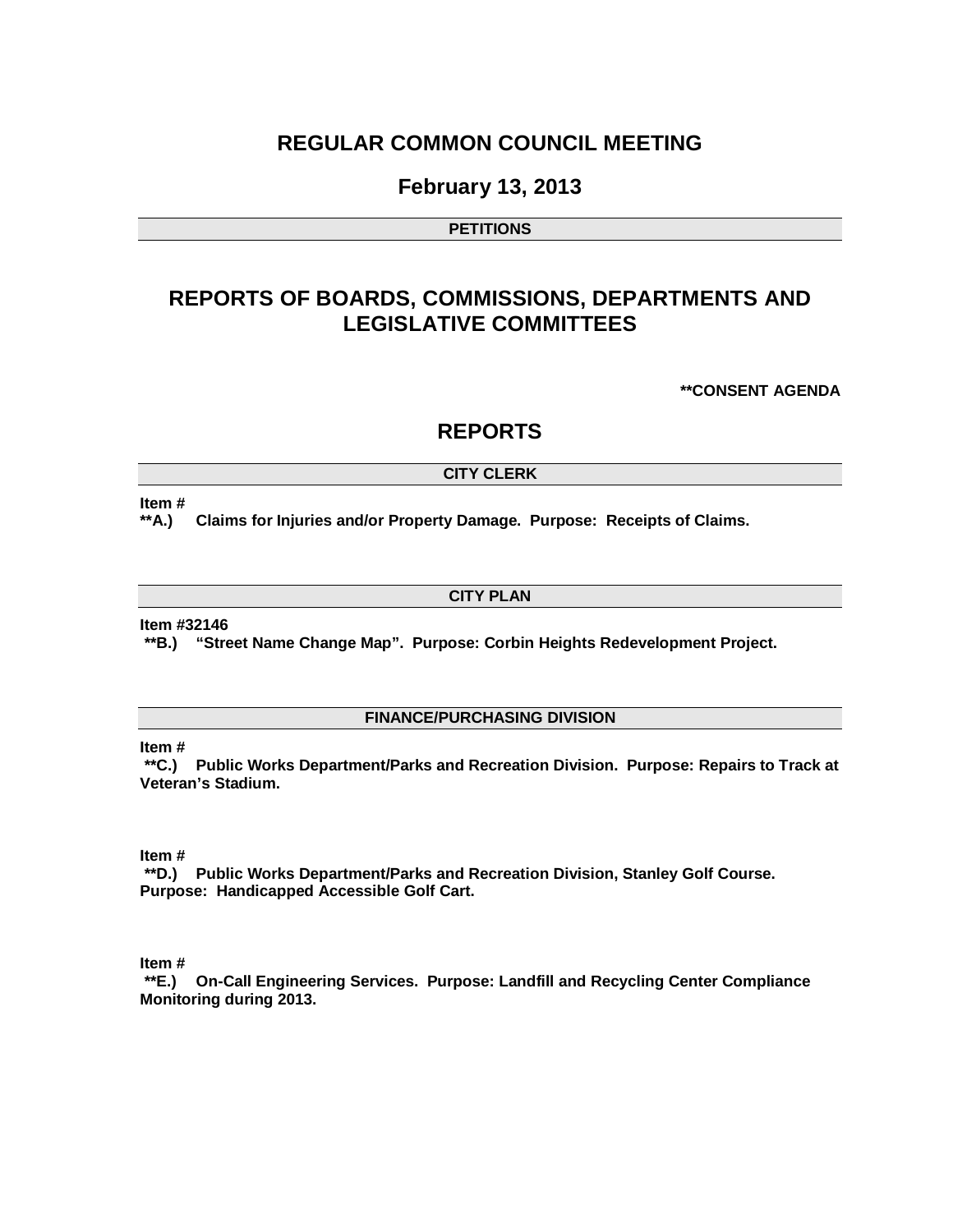#### **Item #**

**\*\*F.) Cooperative Purchasing. Purpose: Equipment Rental for Public Works Department.**

#### **Item #**

**\*\*G.) Cooperative Purchasing. Purpose: Roof Replacement on a Smoke Safety Training Trailer for New Britain Fire Department.**

**Item #**

**\*\*H.) Public Bid No. 3703. Purpose: Leaf Composting Services for Public Works Department.**

#### **Item #**

**\*\*I.) Public Bid No. 3706. Purpose: Printing of Brochures for Public Works Department/Parks and Recreation Division.**

#### **Item #**

**\*\*J.) Public Bid No. 3714. Purpose: Aquatic Facility Renovations at A.W. Stanley Pool for Public Works Department/Parks and Recreation Division.**

**Item #**

**\*\*K.) In-Car Camera System for New Britain Police Department. Purpose: Hardware and software installed in fourteen (14) Police Cruisers.**

#### **PUBLIC WORKS**

**Item #32146**

**\*\*L.) "Street Name Change Map". Purpose: Corbin Heights Redevelopment Project.**

**Item #**

**\*\*M.) Subway Rental Charges: January, 2013 to December, 2013. Purpose: Assessable at rate of \$1.65 per linear foot per annum, payable semi-annually on first day of July, 2013 and first day of January, 2014.**

#### **ITEMS BACK FROM COMMITTEE**

#### **COMMITTEE ON PLANNING, ZONING AND HOUSING**

**Item #32146**

**\*\*N.) "Street Name Change Map". Purpose: Corbin Heights Redevelopment Project.**